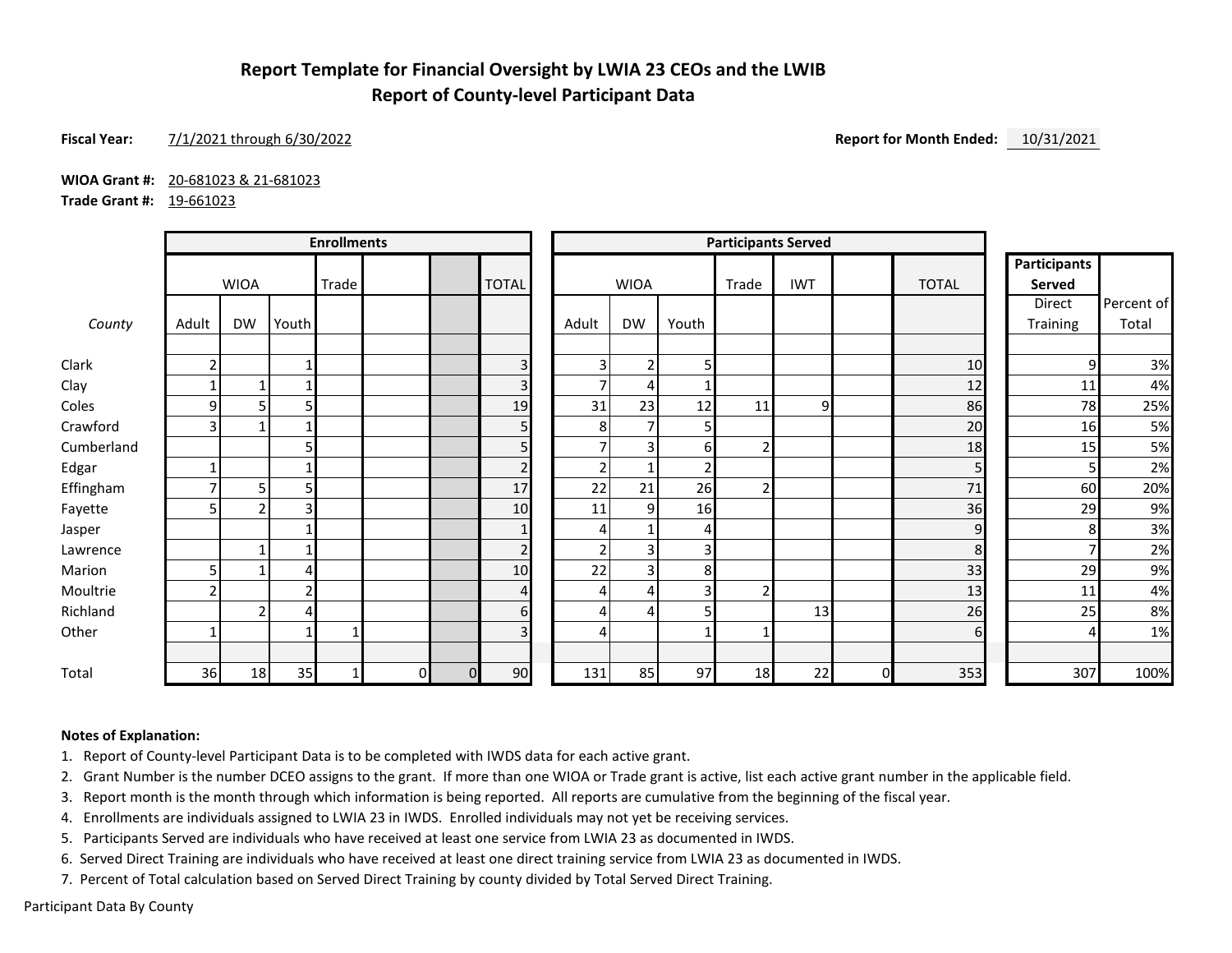## **LWIA 23 CEO and LWIB Financial Oversight Report of County-level Participant Direct Training Expenditures**

**Fiscal Year:** 07/01/2021 through 06/30/2022 **Report for Month Ended:** 10/31/2021

|            |               |              |                                      |              | $19 - 661023/$ | $20 - 681023/$ |                        |            |
|------------|---------------|--------------|--------------------------------------|--------------|----------------|----------------|------------------------|------------|
|            |               |              | WIOA Formula - 20-681023 / 21-681023 |              | 20-661023      | 21-681023      |                        |            |
|            |               |              |                                      |              |                | Incumbent      |                        |            |
|            |               |              | Youth In                             | Youth Out of |                | Worker         |                        | Percent of |
| County     | Adult         | <b>DW</b>    | School                               | School       | Trade          | Training       | <b>Total By County</b> | Total      |
| Clark      | 4,356         | 262          | 2,152                                | 2,473        |                |                | \$<br>9,242            | 3%         |
| Clay       | 14,294        | 9,595        |                                      | 3,806        |                |                | \$<br>27,694           | 8%         |
| Coles      | 17,875        | 13,207       | 925                                  | 12,893       | 2,830          | 10,255         | \$<br>57,984           | 17%        |
| Crawford   | 25,861        | 21,284       | 12,394                               | 1,871        |                |                | \$<br>61,410           | 18%        |
| Cumberland | 8,076         | 410          | 5,845                                | 280          | 230            |                | \$<br>14,840           | 4%         |
| Edgar      | 2,663         |              | 190                                  | 5,801        |                |                | \$<br>8,654            | 2%         |
| Effingham  | 12,520        | 7,255        | 17,841                               | 7,400        | 550            |                | \$<br>45,566           | 13%        |
| Fayette    | 2,862         | 823          | 3,061                                | 15,569       |                |                | \$<br>22,315           | 6%         |
| Jasper     | 7,894         | 3,414        | 3,066                                | 4,705        |                |                | \$<br>19,079           | 5%         |
| Lawrence   | 8,412         | 6,066        | 678                                  | 5,085        |                |                | \$<br>20,241           | 6%         |
| Marion     | 8,799         | 1,425        |                                      | 3,114        |                |                | \$<br>13,338           | 4%         |
| Moultrie   | 4,023         | 8,602        | 3,125                                | 262          | 290            |                | \$<br>16,304           | 5%         |
| Richland   | 6,605         | 10,222       | 5,987                                | 2,605        |                |                | \$<br>25,418           | 7%         |
| Other      | 7,160         |              |                                      | 1,504        | 102            |                | \$<br>8,766            | 2%         |
| Total      | \$<br>131,400 | \$<br>82,563 | \$<br>55,264                         | \$<br>67,367 | \$<br>4,003    | \$<br>10,255   | \$<br>\$<br>350,851    | 100%       |

#### **Notes of Explanation:**

1. Report of County-level Participant Direct Training Expenditures is to be completed with CEFS expenditure data for each active grant.

2. Report month is the month through which information is being reported. All reports are cumulative from the beginning of the fiscal year.

3. Total by County is the cumulative amount of direct training expenditures by county.

4. Percent of Total calculation based on Total by County divided by total direct training expenditures.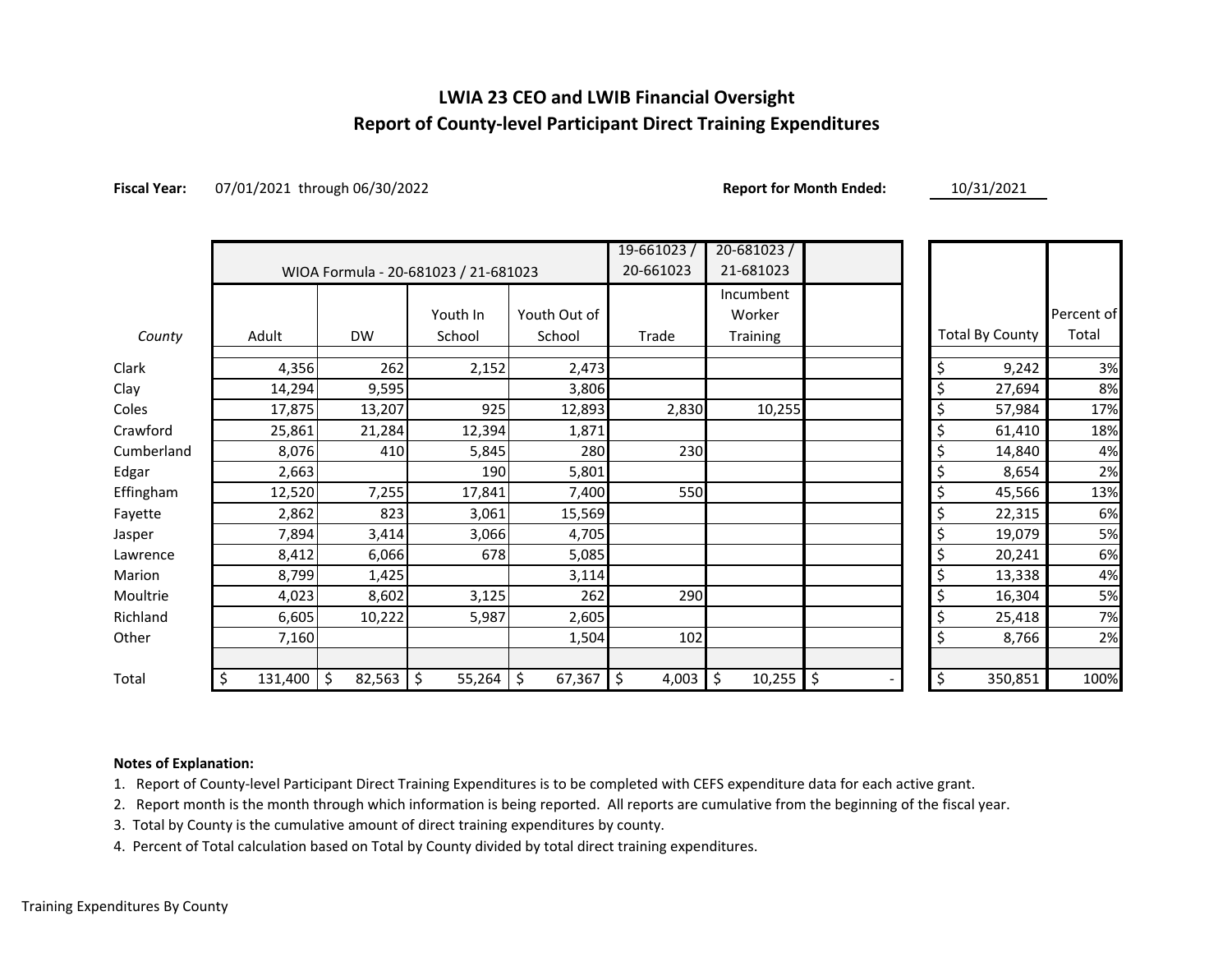## **LWIA 23 CEO and LWIB Financial Oversight Key Metrics for Financial Oversight of WIOA Formula Grants**

| <b>WIOA Grant Numbers:</b>         | 20-681023 / 21-681023                    |              | <b>Report for Month Ended:</b> |                             | 10/31/2021               |  |
|------------------------------------|------------------------------------------|--------------|--------------------------------|-----------------------------|--------------------------|--|
|                                    |                                          |              |                                | <b>Status</b>               |                          |  |
| Metric                             | <b>Standard</b>                          | <b>Adult</b> | <b>Dislocated</b><br>Worker    | $Youth-In$<br><b>School</b> | Youth – Out<br>of School |  |
| Obligations - Year 1 20-681023     | $80\%$ by June $30th$ - see note 8 below | $F***$       | M                              | $F***$                      | $F***$                   |  |
| Obligations - Year 2 20-681023     | 100% by June $30^{\text{th}}$            | MG           | MG                             | MG                          | MG                       |  |
| Obligations - Year 1 21-681023     | $80\%$ by June $30th$                    | N            | N                              | N                           | N                        |  |
| Obligations - Year 2 21-681023     | 100% by June $30^{\text{th}}$            | MG           | MG                             | N                           | N                        |  |
| <b>Direct Training Expenses</b>    | 50% of total expenditures                | MG           | MG                             |                             |                          |  |
| <b>Youth - In School 20-681023</b> | Not more than 50% of youth budget        |              |                                | MG                          |                          |  |
| Youth - In School 21-681023        | Not more than 50% of youth budget        |              |                                | MG                          |                          |  |
| Youth $-20-681023$                 | Minimum 20% for work experience          |              |                                | N                           |                          |  |
| Youth $-21-681023$                 | Minimum 20% for work experience          |              |                                | N                           |                          |  |

#### **Notes of Explanation:**

- 1. A key metrics report is to be completed for the active formula grants.
- 2. The grant number is the number DCEO assigns to the grant.

3. Report month is the month through which information is being reported. All reports are cumulative from the beginning of the grant period and should tie to entries made on the Grant Reporting System (GRS). GRS entries for the report month are required to be made within 20 days of the end of the previous month.

4. As shown, some metrics apply separate standards for each of the two years for which formula grant funding is available.

5. The budget and expenses for grant amounts allocated for administration costs are not included in the calculation of the obligations metrics. The Year 1 obligations measure is prorated to reflect cumulative minimum obligations of 6.67% per month (i.e., 80% divided by 12).

6. The direct training expenses metric applies to adults and dislocated workers only and is calculated based on all available funds for the program year, including funds carried in from the previous year.

7. Status indicators are as follows: MG=Meeting; N= Not Meeting; M= Met; F= failed

8. \*\*\*A waiver request regarding the 80% obligation rate for the PY20 funds was approved as long as certain conditions are met, including implementing the action plan and strategies submitted along with recurring communication of progress to DCEO.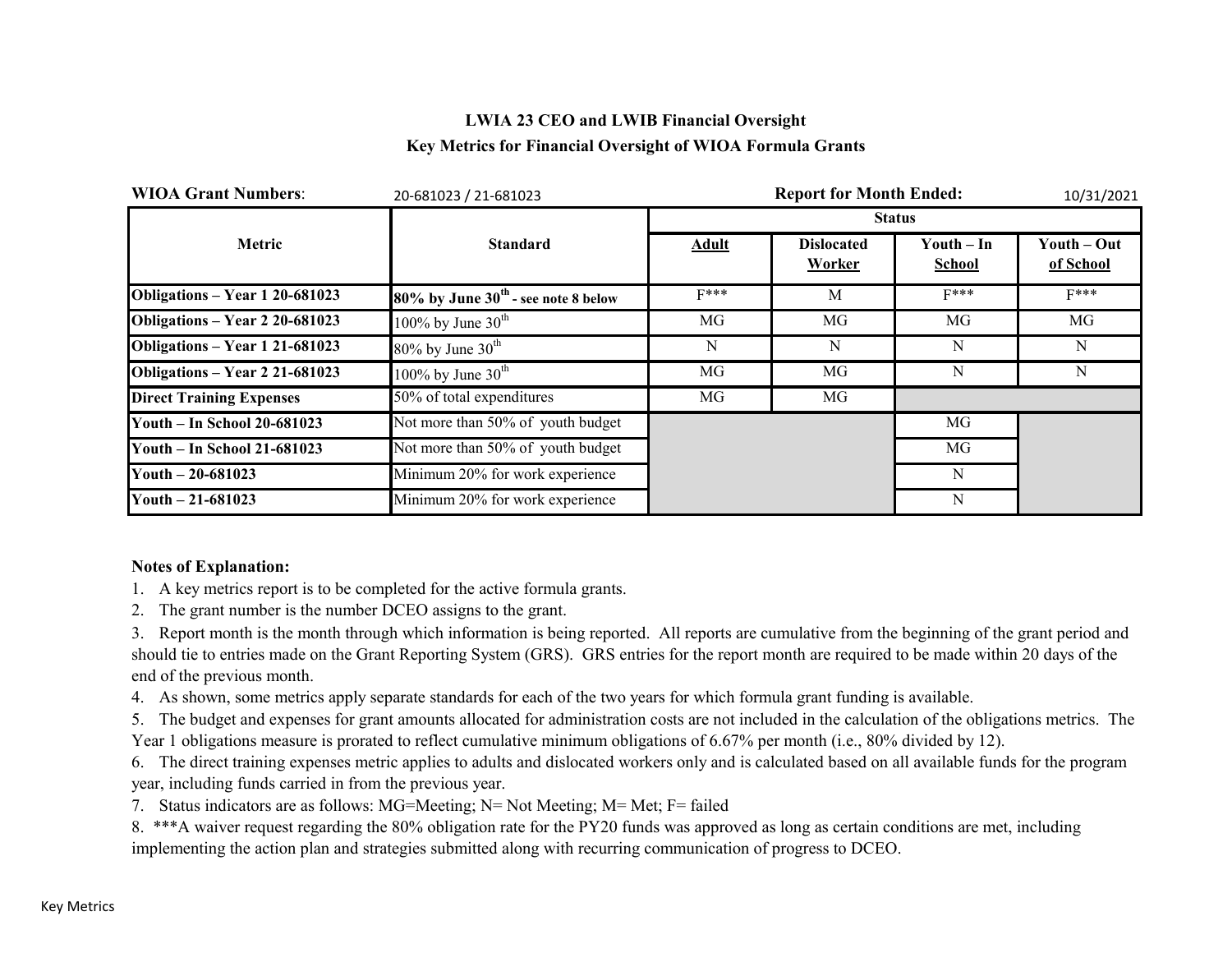# Lake Land College Statement of Expenditures October 2021

(In Whole Numbers)

|                           | Current<br>Expense | Y-T-D<br><b>Expense</b> | <b>PY21</b><br>Annual<br><b>Budget</b> | Annual<br><b>Budget</b><br>Remaining | %<br>Spent |
|---------------------------|--------------------|-------------------------|----------------------------------------|--------------------------------------|------------|
| Expenses                  |                    |                         |                                        |                                      |            |
| <b>Salaries</b>           | 14,337             | 59.394                  | 181,000                                | 121,606                              | 32.8%      |
| <b>Fringe Benefits</b>    | 8,153              | 23.989                  | 80,280                                 | 56,291                               | 29.9%      |
| Travel / Training / Mtgs  | 62                 | 115                     | 8,000                                  | 7,885                                | 1.4%       |
| Contractual               | 0                  | 0                       | 2,000                                  | 2,000                                | $0.0\%$    |
| <b>Facility Costs</b>     | 539                | 2,155                   | 10,000                                 | 7.845                                | 21.6%      |
| Office / Operations Costs | 17,845             | 44.895                  | 77,700                                 | 32,805                               | 57.8%      |
| <b>Total Expenses</b>     | 40,936             | 130.548                 | 358,980                                | 228,432                              | 36.4%      |

### Notes of Explanation:

1. Detailed expenditure information is available to the CEOs and LWIB upon request.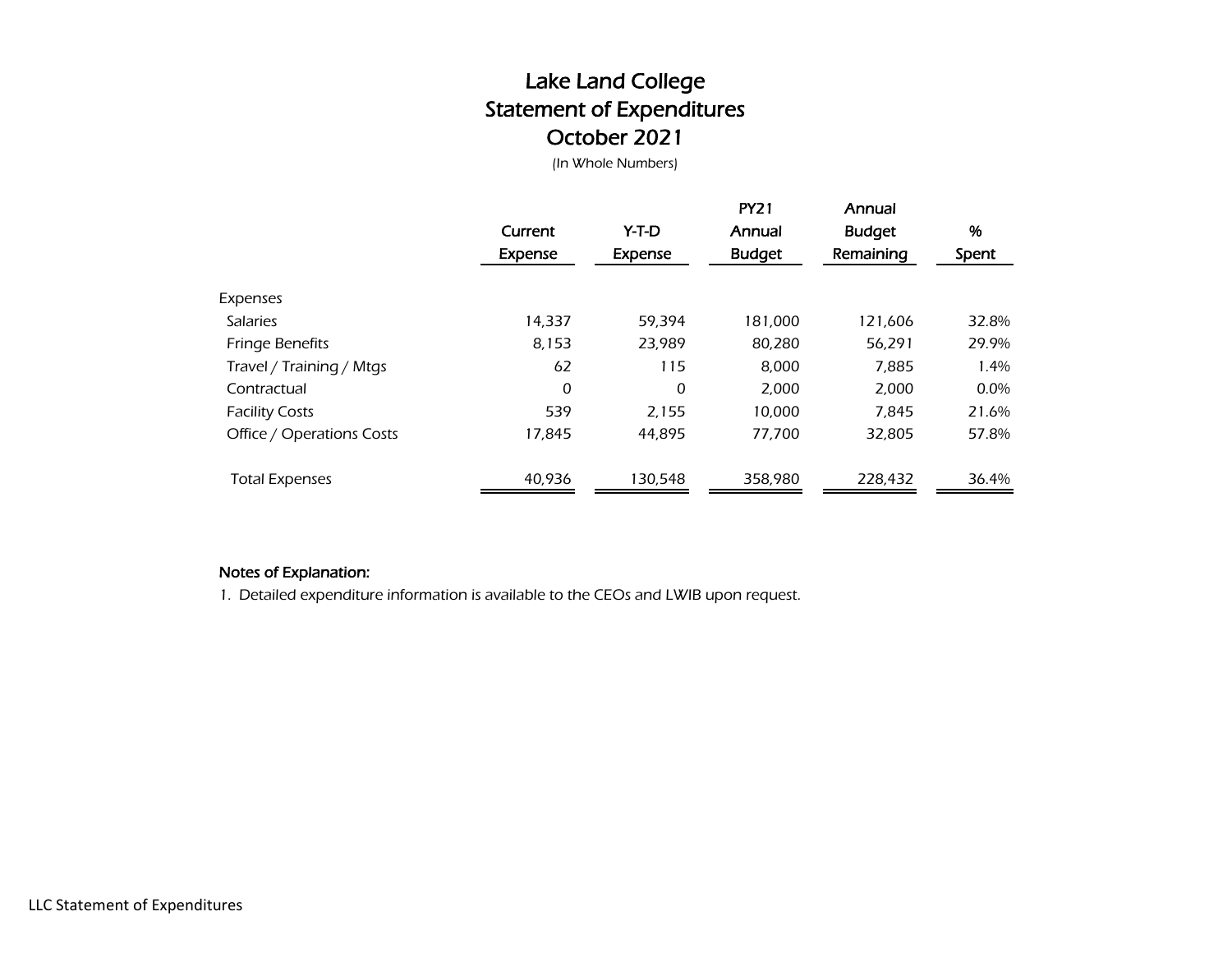## **Report for Financial Oversight by CEOs and LWIB Summary of Financial Activity for Service Providers**

|                               |               |           |          | <b>Report for Month Ended:</b> |                          | 10/31/2021 |  |
|-------------------------------|---------------|-----------|----------|--------------------------------|--------------------------|------------|--|
| <b>Service Provider Name:</b> | <b>CEFS</b>   |           |          |                                |                          |            |  |
|                               | <b>Budget</b> |           | Expenses |                                | <b>Remaining Balance</b> |            |  |
| Line Item                     | Amount        | % Total   | Amount   | % Total                        | Amount                   | % Total    |  |
| Direct Training               | 2,762,382     | 74.8%     | 636,285  | 72.4%                          | 2,126,097                | 75.6%      |  |
| All Other                     | 928,645       | 25.2%     | 242,700  | 27.6%                          | 685,945                  | 24.4%      |  |
| Total                         | 3,691,027     | $100.0\%$ | 878,985  | $100.0\%$                      | 2,812,042                | 100.0%     |  |

### **Notes of Explanation:**

1. CEFS is the only service provider in LWIA 23.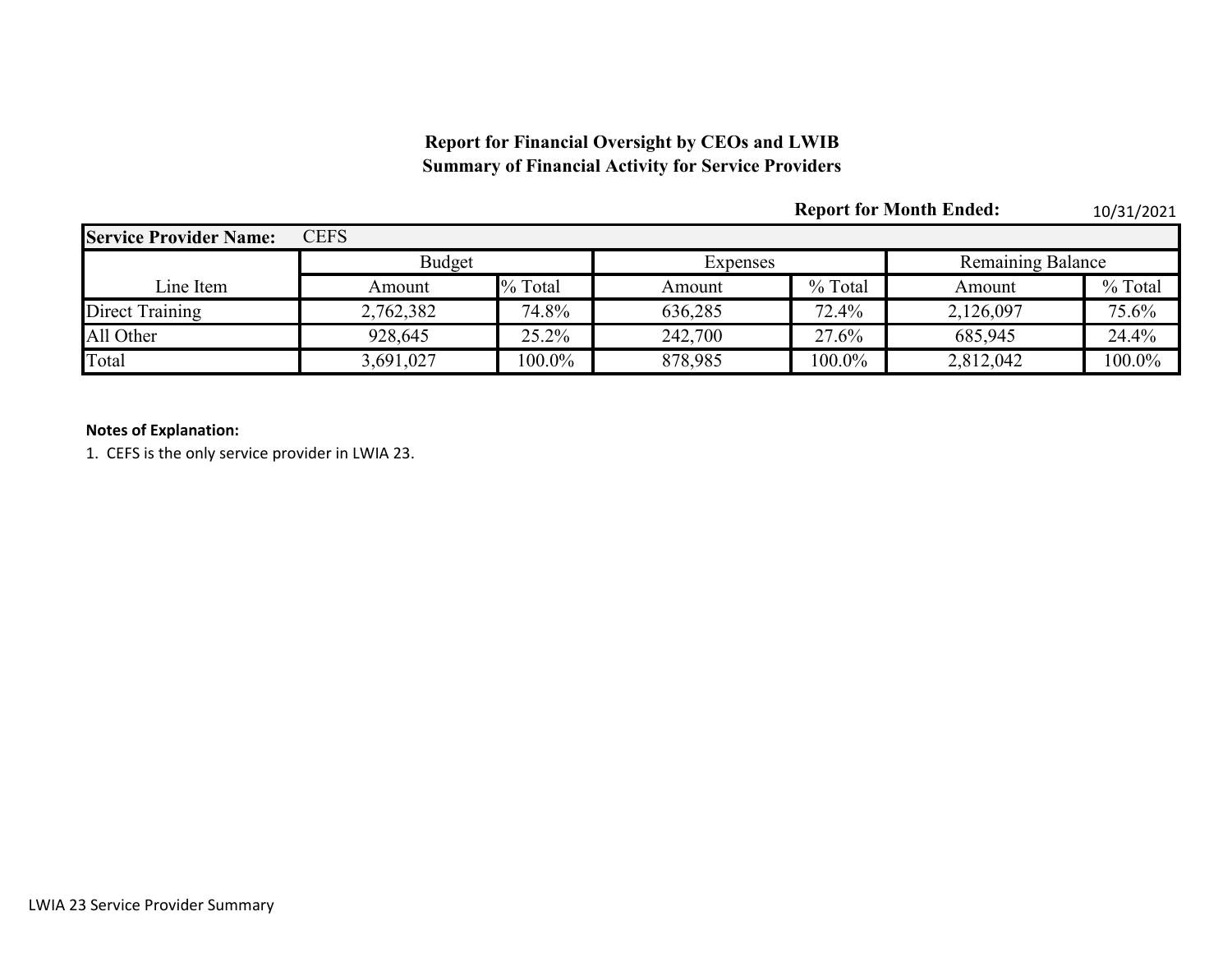## **Report for Financial Oversight by LWIA 23 CEOs and the LWIB Report of Training Provider Expenditures**

| Fiscal Year: 07/01/2021 through 06/30/2022 |                                         | <b>Month Ended:</b>      | 10/31/2021                       |                          |  |  |
|--------------------------------------------|-----------------------------------------|--------------------------|----------------------------------|--------------------------|--|--|
| <b>Training Provider</b>                   | <b>Current Month</b><br><b>Expenses</b> |                          |                                  | <b>Expenses to Date</b>  |  |  |
| <b>Advanced Healthcare Training</b>        | \$                                      | -                        | \$                               |                          |  |  |
| <b>Barnes &amp; Noble</b>                  | \$                                      | ۰                        | \$                               | $\blacksquare$           |  |  |
| Capital Area School of Practical Nursing   | $\overline{\mathcal{S}}$                |                          | $\overline{\mathcal{E}}$         | $\overline{\phantom{a}}$ |  |  |
| <b>Coding For Success</b>                  | $\overline{\$}$                         |                          | $\overline{\$}$                  | $\blacksquare$           |  |  |
| <b>College of Dupage</b>                   | $\overline{\$}$                         |                          | $\overline{\boldsymbol{\theta}}$ |                          |  |  |
| Danville Area Community College            | $\overline{\boldsymbol{\mathsf{s}}}$    |                          | \$                               |                          |  |  |
| <b>Eastern Illinois University</b>         | $\overline{\$}$                         |                          | \$                               |                          |  |  |
| <b>Effingham Academy of Cosmetology</b>    | $\overline{\mathcal{S}}$                |                          | $\overline{\mathcal{S}}$         |                          |  |  |
| <b>Illinois Eastern Community Colleges</b> | $\overline{\mathcal{S}}$                | 57,371.15                | \$                               | 104,435.00               |  |  |
| <b>Indiana State University</b>            | $\overline{\$}$                         |                          | $\overline{\$}$                  |                          |  |  |
| <b>IUPUI</b>                               | $\overline{\mathcal{S}}$                |                          | $\overline{\$}$                  |                          |  |  |
| Ivy Tech Community College                 | $\overline{\$}$                         |                          | $\overline{\$}$                  |                          |  |  |
| Janice Gebke RN                            | $\overline{\$}$                         | ۰                        | $\overline{\$}$                  |                          |  |  |
| John A. Logan College                      | $\overline{\mathcal{S}}$                |                          | $\overline{\mathcal{E}}$         |                          |  |  |
| Kaskaskia College                          | $\overline{\$}$                         | 882.00                   | $\overline{\$}$                  | 7,444.71                 |  |  |
| Lake Land College                          | \$                                      | 1,823.64                 | $\overline{\boldsymbol{\theta}}$ | 38,569.83                |  |  |
| Lakeview College of Nursing                | $\overline{\mathbb{S}}$                 |                          | $\overline{\mathcal{S}}$         |                          |  |  |
| <b>Lincoln Land Community College</b>      | $\overline{\$}$                         |                          | \$                               |                          |  |  |
| <b>Lincoln Trail College</b>               | \$                                      |                          | \$                               |                          |  |  |
| <b>Milikin University</b>                  | $\overline{\mathcal{S}}$                |                          | \$                               |                          |  |  |
| <b>National Pipe Trades</b>                | $\overline{\$}$                         |                          | $\overline{\$}$                  |                          |  |  |
| Parkland College                           | $\overline{\$}$                         | 3,362.00                 | $\overline{\$}$                  | 4,890.50                 |  |  |
| <b>Premier CDL Training</b>                | $\overline{\mathcal{S}}$                |                          | $\overline{\mathcal{E}}$         |                          |  |  |
| <b>Rend Lake College</b>                   | $\overline{\$}$                         |                          | $\overline{\$}$                  |                          |  |  |
| <b>Richland Community College</b>          | \$                                      | ۰                        | \$                               | 2,328.00                 |  |  |
| Southern Illinois University - Carbondale  | $\overline{\$}$                         | $\blacksquare$           | \$                               |                          |  |  |
| Southern Illinois Book and Supply          | $\overline{\$}$                         | $\overline{\phantom{0}}$ | \$                               | $\blacksquare$           |  |  |
| Southwestern Illinois College              | \$                                      |                          | $\overline{\mathcal{E}}$         |                          |  |  |
| <b>Truck Driver Institute</b>              | $\overline{\$}$                         |                          | $\overline{\$}$                  |                          |  |  |
| University of Illinois - Springfield       | $\overline{\$}$                         |                          | \$                               |                          |  |  |
| <b>Vincennes University</b>                | $\overline{\boldsymbol{\mathsf{s}}}$    |                          | \$                               |                          |  |  |
| <b>Notes of Explanation:</b>               |                                         | Total $$$                |                                  | 157,668.04               |  |  |



1) All training providers with expenses charged to an LWIA 23 grant during the fiscal year are listed.

2) Training providers generally invoice by semester.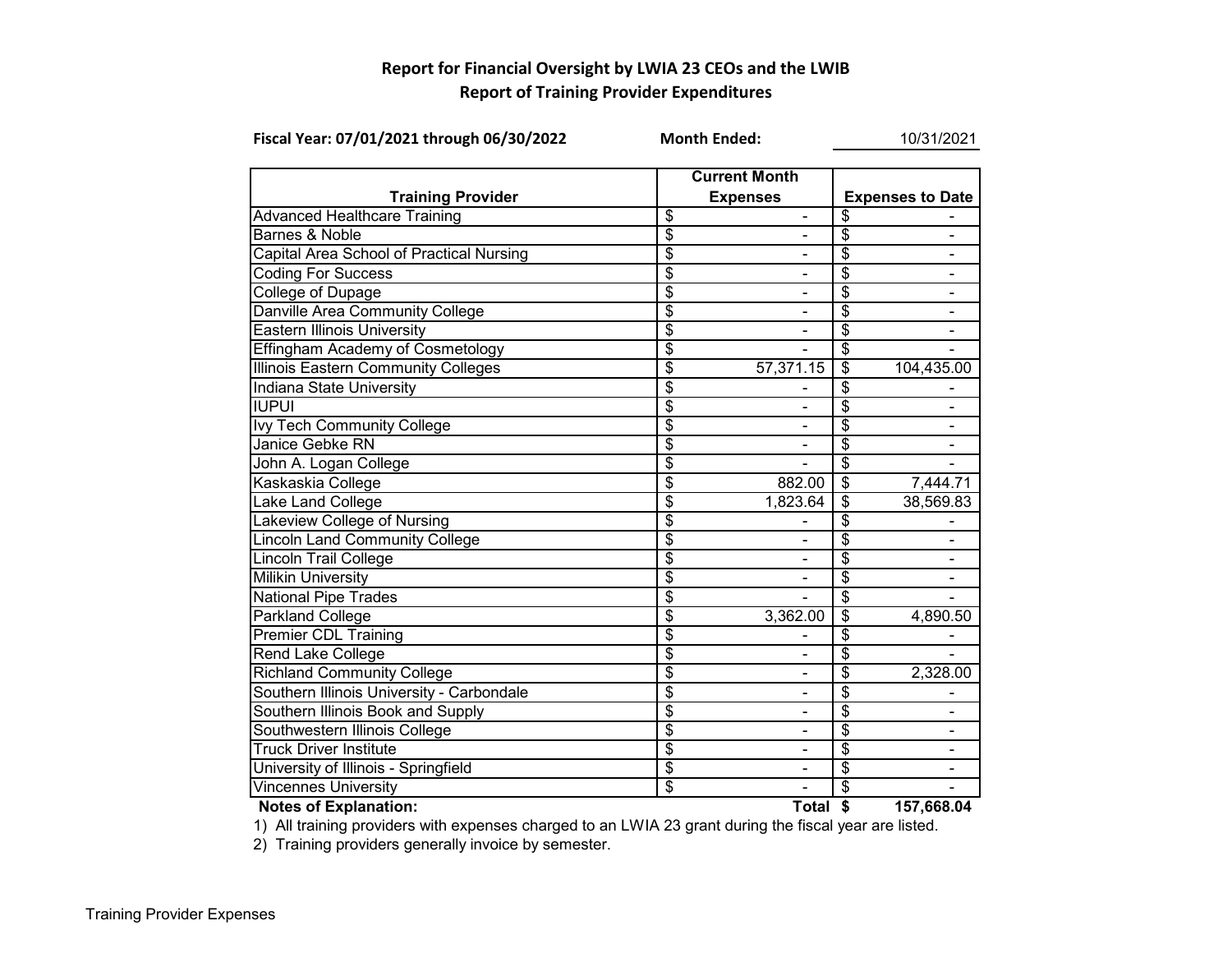# **LOCAL WORKFORCE INNOVATION BOARD 23 GRS GRANT SUMMARY OCTOBER 2021**

\* Cash balance as of 11/16/21

| Grant #20-681023<br><b>WIOA Formula Grant</b> |               |              |                | <b>CASH</b>      | <b>CASH</b>      |                |
|-----------------------------------------------|---------------|--------------|----------------|------------------|------------------|----------------|
| 7/1/20 thru 6/30/22                           | <b>BUDGET</b> | <b>COSTS</b> | <b>BALANCE</b> | <b>AVAILABLE</b> | <b>REQUESTED</b> | <b>BALANCE</b> |
| Administration                                | 323,362.00    | 137,621.88   | 185,740.12     |                  |                  |                |
| <b>Youth In School</b>                        | 247,290.00    | 177,579.37   | 69,710.63      |                  |                  |                |
| <b>Youth Out Of School</b>                    | 741,870.00    | 377,271.28   | 364,598.72     |                  |                  |                |
| <b>Adult</b>                                  | 1,191,093.00  | 996,036.24   | 195,056.76     |                  |                  |                |
| <b>Dislocated Workers</b>                     | 730,037.00    | 665,481.60   | 64,555.40      |                  |                  |                |
| <b>TOTAL</b>                                  | 3,233,652.00  | 2,353,990.37 | 879,661.63     | 3,233,652.00     | 2,387,165.82     | 846,486.18     |
| Grant #21-681023                              |               |              |                |                  |                  |                |
| <b>WIOA Formula Grant</b>                     |               |              |                | <b>CASH</b>      | <b>CASH</b>      |                |
| 7/1/21 thru 6/30/22                           | <b>BUDGET</b> | <b>COSTS</b> | <b>BALANCE</b> | <b>AVAILABLE</b> | <b>REQUESTED</b> | <b>BALANCE</b> |
|                                               |               |              |                |                  |                  |                |
| <b>Administration</b>                         | 255,626.00    | 0.00         | 255,626.00     |                  |                  |                |
| <b>Youth In School</b>                        | 194,267.00    | 2,324.31     | 191,942.69     |                  |                  |                |
| <b>Youth Out Of School</b>                    | 582,803.00    | 4,318.08     | 578,484.92     |                  |                  |                |
| <b>Adult</b>                                  | 718,621.00    | 10,391.53    | 708,229.47     |                  |                  |                |
| <b>Dislocated Workers</b>                     | 804,954.00    | 123,343.93   | 681,610.07     |                  |                  |                |
| <b>TOTAL</b>                                  | 2,556,271.00  | 140,377.85   | 2,415,893.15   | 2,556,271.00     | 0.00             | 2,556,271.00   |
|                                               |               |              |                |                  |                  |                |
| Grant #19-661023<br><b>Trade</b>              | <b>CLOSED</b> |              |                | <b>CASH</b>      | <b>CASH</b>      |                |
| 6/1/21 thru 9/30/21                           | <b>BUDGET</b> | <b>COSTS</b> | <b>BALANCE</b> | <b>AVAILABLE</b> | <b>REQUESTED</b> | <b>BALANCE</b> |
| <b>Training</b>                               | 42,161.18     | 42,145.06    | 16.12          |                  |                  |                |
| Out of Area Job Search                        | 0.00          | 0.00         | 0.00           |                  |                  |                |
| <b>Out of Area Relocation</b>                 | 0.00          | 0.00         | 0.00           |                  |                  |                |
| <b>Transportation</b>                         | 0.00          | 16.12        | (16.12)        |                  |                  |                |
| <b>Case Management</b>                        | 7,956.32      | 7,956.32     | 0.00           |                  |                  |                |
| <b>TOTAL</b>                                  | 50,117.50     | 50,117.50    | 0.00           | 50,117.50        | 50,117.50        | 0.00           |